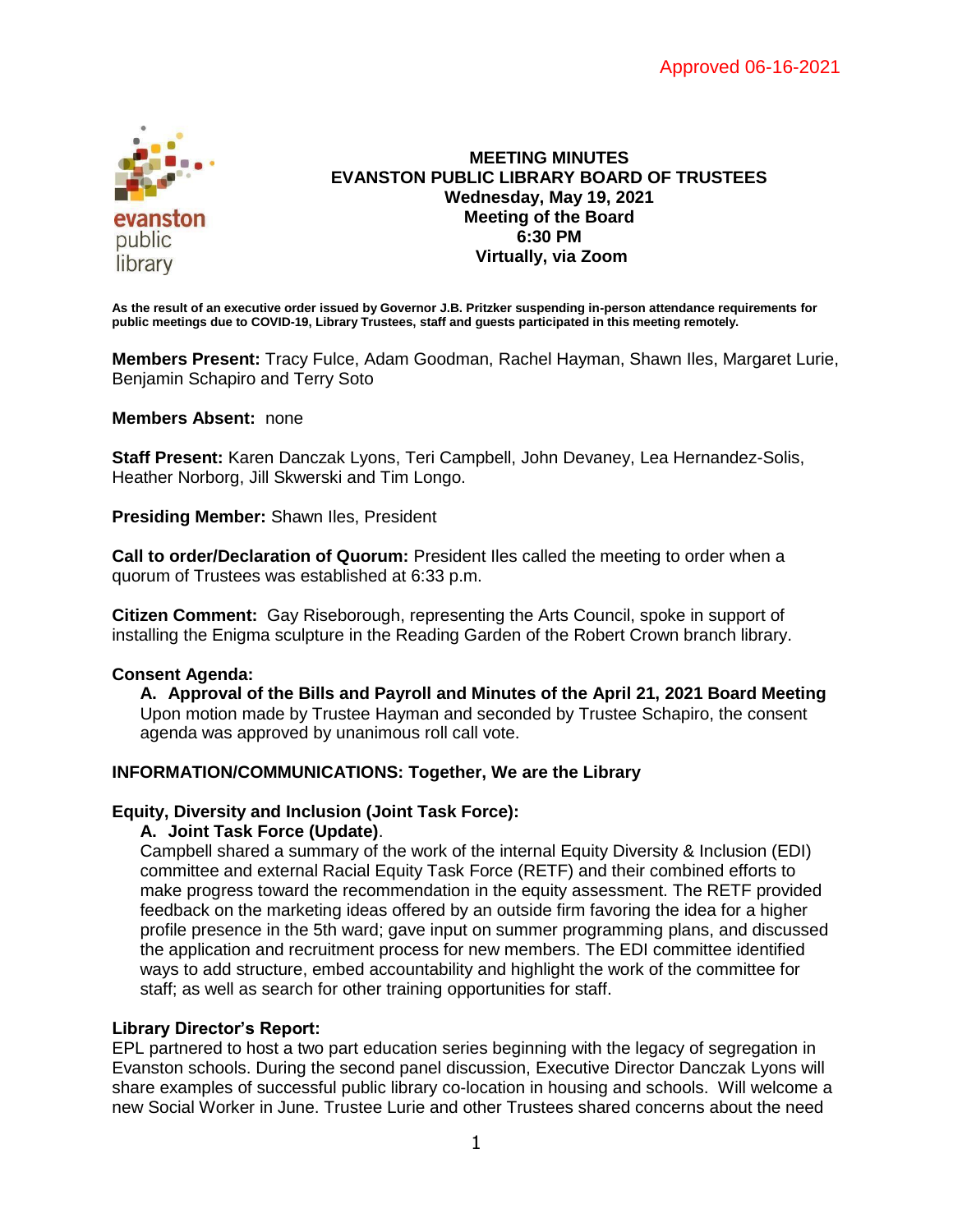for an external book drop at Robert Crown. Traffic flow prioritized drop off of people from the passenger side, so driver side access to the sidewalk is not possible. Staff will revisit locating a book drop.

# **Staff Report:**

## **A. Administrative Services Report**

Campbell shared brief highlights from the written report (included in the board packet).

# **B. Summer Engagement Plans 2021 (Heather Norborg and Jill Skwerski)**

Lifelong Learning and Literacy Manager Heather Norborg and Engagement Manager Jill Skwerski presented on the Library's plans for a robust summer of over 100 outdoor visits by library staff across all public facing departments to parks, events, the Robert Crown Reading Garden and other outdoor venues. Our focus is on reaching members of the Evanston community in the 5th, 8th and 9th wards by bringing the library outdoors and engaging community members where they are gathering at *My City, Your City, Our City* events & block parties, ward festivals, family events and park visits. In partnership with District 65 librarians, the City of Evanston Community Services and other partners, we will take the library out into the community to reach families with our Summer Reading Program "Reading Colors Your World," STEM workshops and STEM kit giveaways, book giveaways for home libraries and engaging events, workshops and more.

Trustees asked about how the multitude events can easily see all of the events, and that they tie in with calendar options.

## **C. Emerging from the Pandemic (Karen Danczak Lyons)**

Executive Director Danczak Lyons reported that we currently continue our policies of masking, physical distancing, and hand hygiene as we are adding a day of public service to both library locations resulting in the Main Library opening 7 days each week and Robert Crown 6 days. More staff than ever will serve the public outside our walls in the neighborhoods that we prioritize as underserved; this may become our service model for future summers. Virtual programs will continue for the foreseeable future considering those under 12 do not have access to a vaccine. At some point, perhaps in concert with the school year, we intend to fully reopen both EPL locations.Trustees expressed excitement about the plan to significantly increase outside programming. They also advocated for a restoration of public hours, as well as the continuation of virtual or hybrid programming.

## **Board Development:**

## **A. YWCA Equity Summit 2021**

*Redistributing Power to Build Liberated Communities* May 13 & 14 EPL co-sponsored the event and sent a robust group of attendees from all levels of the organization. Recordings of some of the sessions will be available.

## **Unfinished Business:**

## **A. Nominating Committee Report**

The Nominating Committee presented a slate of candidates for consideration: Tracy Fulce - President, Rachel Hayman - Vice President, Terry Soto - Secretary, Ben Schapiro - Treasurer.

## **New Business:**

## **A. Sculpture installation proposed for Reading Garden (For Action)**

Assistant to the City Manager and Staff Liaison to the Arts Council, Paulina Martinez gave an overview of the proposal Upon motion made by Trustee Lurie and seconded by Trustee Schapiro, the board tabled a decision regarding the Enigma sculpture installation for the